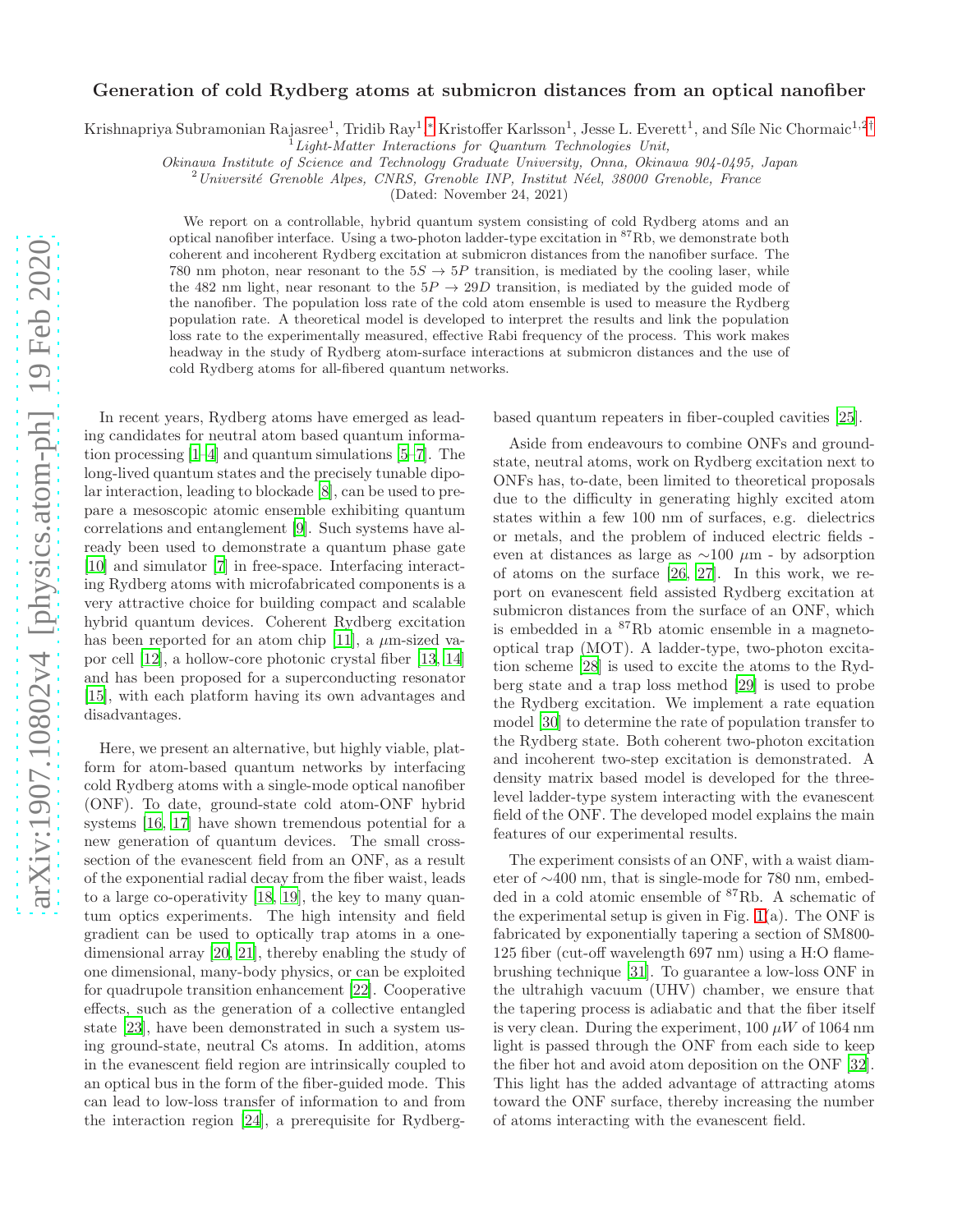The <sup>87</sup>Rb atoms are cooled to ~120  $\mu$ K using a standard MOT configuration of three pairs of retro-reflected cooling and repump beams. The 780 nm cooling beam is 14 MHz red-detuned from the  $5S_{1/2}(F = 2) \rightarrow$  $5P_{3/2}(F' = 3)$  transition and the repump is on resonance with the  $5S_{1/2}(F = 1) \rightarrow 5P_{3/2}(F' = 2)$  transition. The total powers in the cooling and repump beams are 42 mW and 2 mW, respectively. Using a magnetic field gradient of  $\sim$ 24 G/cm at the center of the MOT, typically 10<sup>7</sup> atoms are trapped, and the typical Gaussian full-width-half-maximum (FWHM) of the MOT is 0.5 mm. The free-space MOT fluorescence is collected by an achromatic doublet  $(f = 150 \text{ mm})$  and is divided into two parts using a 50:50 beam-splitter. One half of the signal is collected by a PMT to measure the instantaneous number of atoms in the MOT. The other half is imaged by an EMCCD camera to obtain the atom cloud density profile. The MOT fluorescence that couples to the guided-mode of the ONF is separated from light of other wavelengths using an assembly of dichroic mirrors and bandpass filters, before being delivered to an SPCM. The overlap between the cold atom cloud and the ONF is optimized by maximizing the photon count at the SPCM using three pairs of Helmholtz coils. With an optimized overlap, the SPCM count is proportional to the atom density, and, hence, the PMT signal, for a given Gaussian FWHM.

The Rydberg excitation is driven by a ladder-type, two-photon process, shown in Fig. [1\(](#page-1-0)b). The 780 nm light is provided by the cooling beams, while the 482 nm light is derived from a Toptica TA SHG Pro system and coupled into the nanofiber. The frequency of the 482 nm laser is stabilized to a vapor cell electromagnetically induced transparency (EIT) signal [\[28,](#page-5-22) 33]. However, we implement a modification using an electro-optic modulator (EOM) to shift the frequency. First, the 780 nm probe laser is locked to the  $5S_{1/2}(F = 2) \rightarrow 5P_{3/2}(F' = 2, 3)_{co}$ transition of <sup>85</sup>Rb. The EOM is used to generate sidebands at 1.06632 GHz, one of which is resonant with the  ${}^{87}Rb 5S_{1/2}(F = 2) \rightarrow 5P_{3/2}(F' = 3)$  transition. In the <sup>87</sup>Rb-enriched vapor cell, only the resonant sideband participates in the EIT process and the resultant EIT peak is used to lock the 482 nm laser frequency, which can now be adjusted simply by changing the frequency of the sideband.

The 482 nm light can be switched on and off using a combination of an AOM and a mechanical shutter to ensure complete cut-off. This light is coupled to the ONF using a pair of dichroic mirrors (DMLP650) and interacts with the atoms in the MOT via the evanescent field. The coupling efficiencies for light of different wavelengths into the fiber patch cable differ, as do the losses at any splice regions, making it difficult to determine the exact transmission through the ONF for each wavelength used in the experiment. We, therefore, measure the power at the output pigtail of the ONF in order to estimate the power



<span id="page-1-0"></span>FIG. 1. (a) Experimental setup. DM: Dichroic Mirror, PD: Photodiode, PMT: Photomultiplier tube, EMCCD: Electron multiplying charge-coupled device, SPCM: Single-photon counting module, Imaging system: Lens and beam-splitter combination. (b) Simplified  ${}^{87}$ Rb energy diagram. Atoms trapped in the MOT are excited to the  $n = 29$  level by a two-photon process involving the cooling laser at 780 nm and 482 nm light in the evanescent field of the ONF. (c) Typical loading of the MOT to a steady-state for 8 s and subsequent decay to a new equilibrium for 8 s after the 482 nm laser has been switched on.

at the nanofiber waist. Unless another power is explicitly mentioned, we maintain an output power of 16  $\mu$ W for the 482 nm light for all measurements. Note that, at 482 nm, the ONF supports the fundamental mode,  $HE_{11}$ , as well as the  $TE_{01}$ ,  $TM_{01}$ , and  $HE_{21}$  higher order modes. The ONF is single-mode for all other wavelengths used.

The experimental sequence is simple. First, the MOT is loaded to saturation for 8 seconds. The population of the MOT at any time,  $t$ , as a fraction of the undisturbed equilibrium population, can be obtained from the PMT signal and is expressed as

<span id="page-1-1"></span>
$$
N(t) = \frac{N_{tot}(t)}{N_0} = (1 - e^{-\gamma_m t}),
$$
\n(1)

where  $N_{tot}(t)$  is the total number of atoms in the MOT at time t and  $N_0 = L/\gamma_m$  is the steady-state number of atoms in the MOT. L is the loading rate of atoms into the MOT from the background vapor and  $\gamma_m$  is the population loss rate of the MOT. A typical loading curve is shown in Fig. [1\(](#page-1-0)c) (left-hand side of the plot) and  $\gamma_m$ is obtained by fitting the PMT signal to Eq. [1.](#page-1-1)

When the MOT is loaded to saturation, the 482 nm laser propagating in the ONF is turned on. Only those atoms in the evanescent field of the nanofiber can interact with both the 780 nm and 480 nm light and, there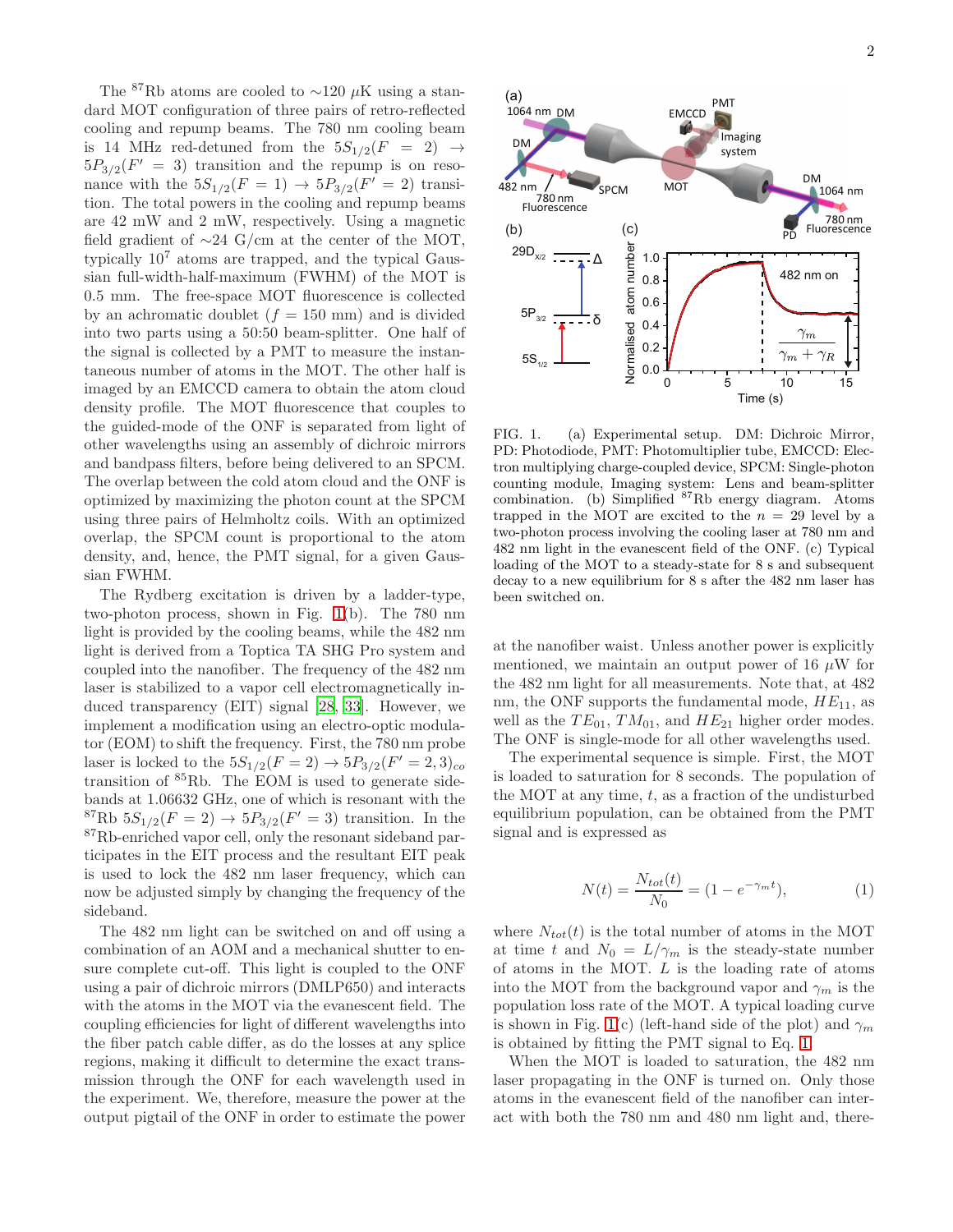fore, participate in the two-photon Rydberg excitation. The newly formed Rydberg atoms leave the cooling cycle and escape from the MOT - this introduces a new population loss rate,  $\gamma_R$ , which includes any other loss processes, such as ionization of atoms post Rydberg excitation. The new loss mechanism starts bleeding the MOT of atoms and a new equilibrium is established over time, determined by the total loss rate,  $\gamma_t = \gamma_m + \gamma_R$ . The time-dependent population of the MOT can be written as

<span id="page-2-0"></span>
$$
N(t) = 1 - \frac{\gamma_R}{\gamma_t} (1 - e^{-\gamma_t (t - t_0)}),
$$
 (2)

where  $t_0$  is the time at which the 482 nm laser is switched on. The time evolution of the MOT population is fitted to Eq. [2](#page-2-0) to obtain  $\gamma_R$ . Assuming all atoms excited to the Rydberg state are lost from the cooling cycle,  $N_0\gamma_R$  is the rate of formation of the Rydberg atoms at the moment the 482 nm laser is switched on.

For a given detuning,  $\Delta$ , of the 482 nm laser from the  $5P_{3/2}$  to the 29D Rydberg level, the experiment is repeated for 8 cycles to obtain mean values of  $\gamma_m$  and  $\gamma_R$ . The variation of  $\gamma_m$  and  $\gamma_R$  as a function of  $\Delta$  is investigated for two Rydberg levels, namely  $29D_{5/2}$  and  $29D_{3/2}$ . The results are presented in Fig. [2.](#page-2-1) Note that  $\gamma_m$  does not change during the experiment, ensuring that the experimental conditions also do not change. We can clearly see that  $\gamma_R$  shows two peaks as a function of  $\Delta$  for both of the 29D levels. The two peaks, i.e., P1 at  $\Delta = 11.7$  MHz and P2 at  $\Delta = -4.3$  MHz, correspond to two different mechanisms for the Rydberg excitation. P1 is obtained from a coherent, two-photon excitation, where a fraction of the ground-state atom population is coherently transferred to the Rydberg state without populating the intermediate,  $P_{3/2}$ , excited state. In contrast, P2 corresponds to an incoherent, two-step excitation process. The cooling laser transfers a fraction of the ground-state population to the intermediate state,  $P_{3/2}$ . The second photon, at 482 nm, then transfers a fraction of the  $P_{3/2}$ population to the Rydberg state. In this process, the intermediate state is populated and there is no coherence established between the ground and Rydberg states. A detailed explanation of the mechanism affecting the ratio between coherent and incoherent excitations can be found in Ref. [\[34](#page-5-25)]. Ideally, the peaks should appear at  $\Delta = 0$  and  $\delta$  (the detuning of the 780 nm cooling laser). The deviation of the peaks from the expected position and separation values may arise from many factors, such as a light shift, a van der Waal's shift due to the fiber surface [\[20](#page-5-14), [35](#page-5-26)[–37\]](#page-5-27), or a shift due to stray electric charge on the fiber surface [\[14](#page-5-8)], experienced by the energy levels involved in the excitation process. These effects have not been incorporated in the model presented herein.

Figure [3](#page-3-0) shows the variation of  $\gamma_R$  as a function of  $\Delta$ , for three different values of the cooling laser detuning,  $\delta$ .



<span id="page-2-1"></span>FIG. 2. Dependence of the population loss rates,  $\gamma_m$  (top) and  $\gamma_R$  (bottom), on the 482 nm laser detuning,  $\Delta$ , for a fixed detuning of  $\delta = 14$  MHz for the 780 nm laser. For both levels,  $29D_{3/2}$  and  $29D_{5/2}$ ,  $\gamma_m$  does not change while  $\gamma_R$  shows two peaks. The peaks are labeled with the level schemes to indicate the coherent (P1) and the incoherent (P2) processes [\[34\]](#page-5-25).

The position of the coherent peak, P1, changes with  $\delta$  to satisfy the two-photon resonance condition. In this process, the sum of the energies of the 780 nm photon and the 482 nm photon should be equal to the energy difference between the ground and Rydberg state. The  $5P_{3/2}$ intermediate state is always populated following a small change in detuning of the cooling laser. Therefore, the peak position should not change since the 482 nm photon should always have the same energy in order to couple the  $5P_{3/2}$  intermediate state to the Rydberg level; however, this argument ignores other effects that could lead to energy level shifts in the experiment. As we expect, the position of P2 does not noticeably change for  $\delta = 10$ MHz and 14 MHz; however, there is a small, observable shift when  $\delta = 18$  MHz. A model accounting for surface and charge effects in a more realistic geometry would be needed to determine the reason for this observed shift.

Finally, we investigated the dependence of  $\gamma_R$  on the effective Rabi frequency of the  $5P_{3/2} \rightarrow 29D_{X/2}$  transition for both the coherent and incoherent processes. To perform this experiment,  $\delta$  was set to 14 MHz and  $\Delta$  was set to the maximum of either P1 or P2. The power of the 482 nm laser was then varied and  $\gamma_R$  was measured for both peaks and both transitions. The results are shown in Fig. [4.](#page-3-1) We compare the dependence of the observed loss rates on the frequencies and intensities of the driving optical fields by considering a three-level density matrix model for a population of atoms driven by two coherent optical fields of constant intensity. We use the Maxwell-Bloch equations for thermal atoms in a small interaction volume. As the atoms interact with different intensities of the evanescent field at different distances from the ONF surface, the Rabi frequency is position dependent. We define an effective Rabi frequency,  $\Omega_r$ , averaged over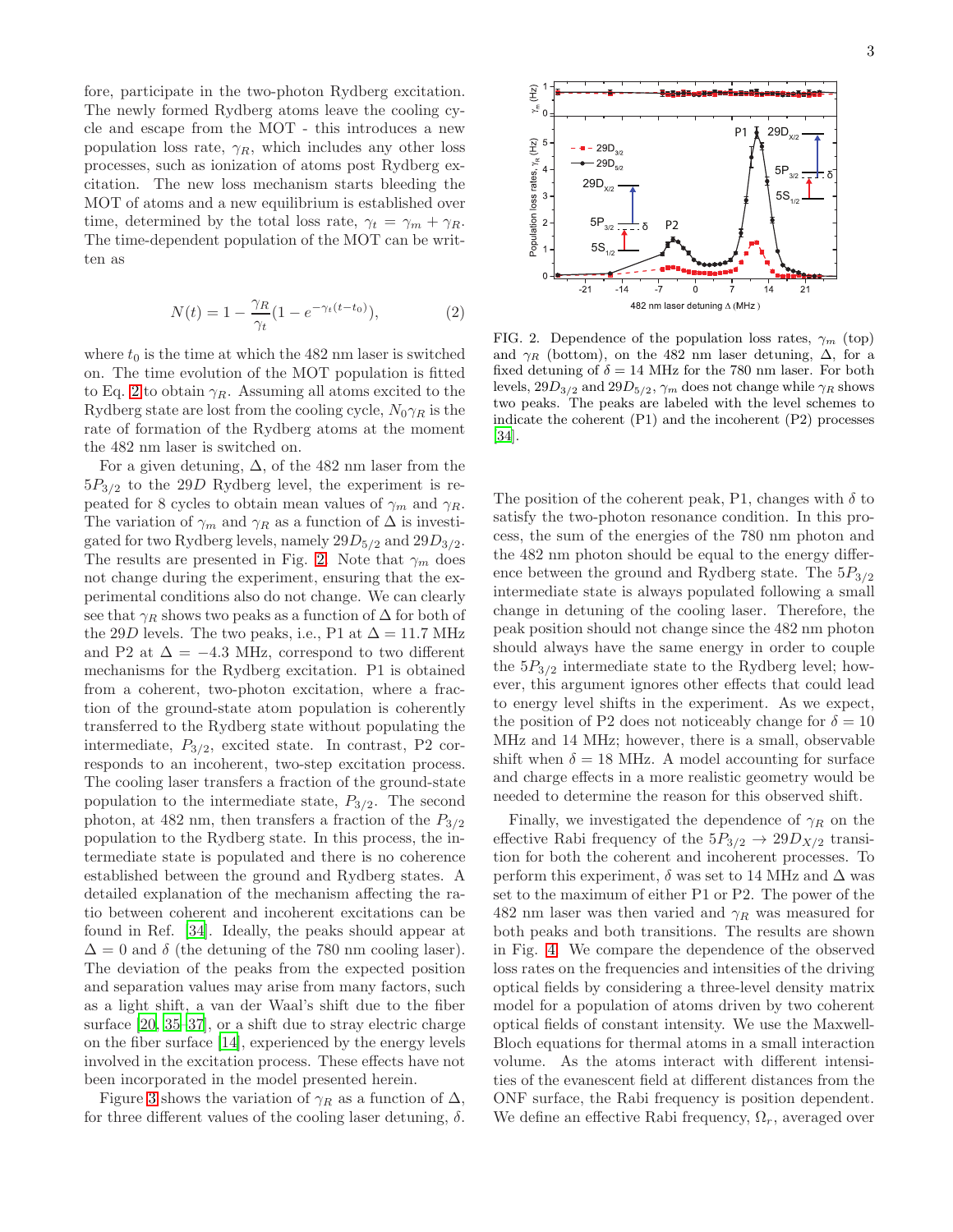the atom ensemble interacting with the evanescent field for the  $5P_{3/2} \rightarrow 29D_{X/2}$  transition. Using the definitions of the Rabi frequency,  $\Omega_p$ , for the cooling transition, the effctive Rabi frequency,  $\Omega_r$ , for the Rydberg transition, detunings from resonance,  $\Delta_p$  and  $\Delta_r$ , and atomic operators,  $\sigma_{ij}$ , representing populations and coherences of all three levels, we can write:

$$
\partial_t \sigma_{ss} = \left[ i \frac{\Omega_p}{2} \sigma_{ps} + H.c. \right] + \Gamma_p \sigma_{pp} + \Gamma_r \sigma_{rr}
$$
  
\n
$$
- A(\sigma_{ss} - \frac{1}{2}),
$$
  
\n
$$
\partial_t \sigma_{pp} = \left[ i \left( \frac{\Omega_r}{2} \sigma_{rp} - \frac{\Omega_p}{2} \sigma_{ps} \right) + H.c. \right] - \Gamma_p \sigma_{pp}
$$
  
\n
$$
- A(\sigma_{pp} - \frac{1}{2}),
$$
  
\n
$$
\partial_t \sigma_{rr} = \left[ i \frac{\Omega_r}{2} \sigma_{rp} + H.c. \right] - (\Gamma_r + A) \sigma_{rr},
$$
  
\n
$$
\partial_t \sigma_{ps} = -i \Delta_p \sigma_{ps} + i \frac{\Omega_p}{2} (\sigma_s s - \sigma_p p) + i \frac{\Omega_r}{2} \sigma_{rs}
$$
  
\n
$$
- (\frac{\Gamma_p}{2} + A) \sigma_{ps},
$$
  
\n
$$
\partial_t \sigma_{rp} = -i \Delta_r \sigma_{rp} + i \frac{\Omega_r}{2} (\sigma_{pp} - \sigma_{rr}) - i \frac{\Omega_r}{2} \sigma_{rs}
$$
  
\n
$$
- (\frac{\Gamma_p + \Gamma_r}{2} + A) \sigma_{rp},
$$
  
\n
$$
\partial_t \sigma_{rg} = -i (\Delta_p + \Delta_r) \sigma_{rp} + i \frac{\Omega_r}{2} \sigma_{ps} - i \frac{\Omega_p}{2} \sigma_{rp}
$$
  
\n
$$
- (\frac{\Gamma_r}{2} + A + \gamma_0) \sigma_{rs}.
$$

Here,  $\gamma_0$  is the motional dephasing of the coherence,  $\sigma_{rq}$ . For a MOT temperature of 120  $\mu$ K and a coherence generated by a cooling beam perpendicular to the nanofiber axis,  $\gamma_0 = 600 \pm 200$  kHz. Other motional dephasings are ignored. The  $+H.c.$  terms indicate that the Hermitian conjugates of the terms in [ ] are also included. The thermal motion of atoms into and out of the interaction volume removes atoms from the populations and coherences at a rate A and places them in a mixture of roughly  $s\sigma_{ss} + p\sigma_{pp}$  with s and p determined by  $\Omega_p$  and  $\Delta_p$ . The model ignores other aspects of the experimental geometry.  $\Omega_p$  is fitted from the splitting of P1 and P2, and  $\Omega_r$ is fitted to the P1 and P2 height data. The decoherence rates are fitted to the widths of P1 and P2.

The mixing rate, A, is an important parameter for describing this experiment. The introduction of atoms in a mixed state to the interaction region boosts the incoherent production of Rydberg atoms well beyond that expected in a coherently driven system. The mixing rate may be changed experimentally by changing the cooling field detuning and thus the temperature of the atoms. The effect of this can be seen in Fig. [3,](#page-3-0) where a closer detuned trap with hotter atoms has a higher mixing rate and a larger incoherent peak to coherent peak height ratio than a further detuned, cooler trap.



<span id="page-3-0"></span>FIG. 3. Dependence of the population loss rate,  $\gamma_R$ , on the 482 nm laser detuning,  $\Delta$ , for three different detunings of 780 nm, i.e,  $\delta = 10, 14,$  and 18 MHz, for the  $29D_{5/2}$  level.



<span id="page-3-1"></span>FIG. 4. The dependence of  $\gamma_R$  for the coherent (P1 black) and incoherent (P2 red) excitation on the power of the 482 nm pump laser and, hence, the effective Rabi frequency for (a)  $29D_{3/2}$  and (b)  $29D_{5/2}$ . The solid lines are solutions to the three-level model.

The population of Rydberg atoms in the model,  $\sigma_{rr}$ , is related to the experimental loss rate,  $\gamma_R$ , by estimating the proportion, P, of atoms in the MOT that are also in the evanescent field and multiplying by the mixing rate:  $PA\sigma_{rr} \approx \gamma_R$ . The value of P is set to  $P = (3 \pm 1) * 10^{-4}$ to fit the model to the experimental data in Fig. [4,](#page-3-1) and this value also agrees with other experimental observations. It corresponds to an interaction region extending about 100 - 200 nm from the fiber surface, noting that the  $1/e$  decay length of the evanescent field of the fundamental mode of 482 nm light is 125 nm. The mixing rate, A, is set to 0.6 MHz to fit the ratio of the incoherent to coherent peak heights in Fig. [4.](#page-3-1) This value is also consistent with the average flight time of atoms at 120  $\mu$ K through an interaction region with a diameter,  $d = 200$  nm, where  $A \approx \bar{v}/d$ , with  $\bar{v}$  the average speed of the atoms.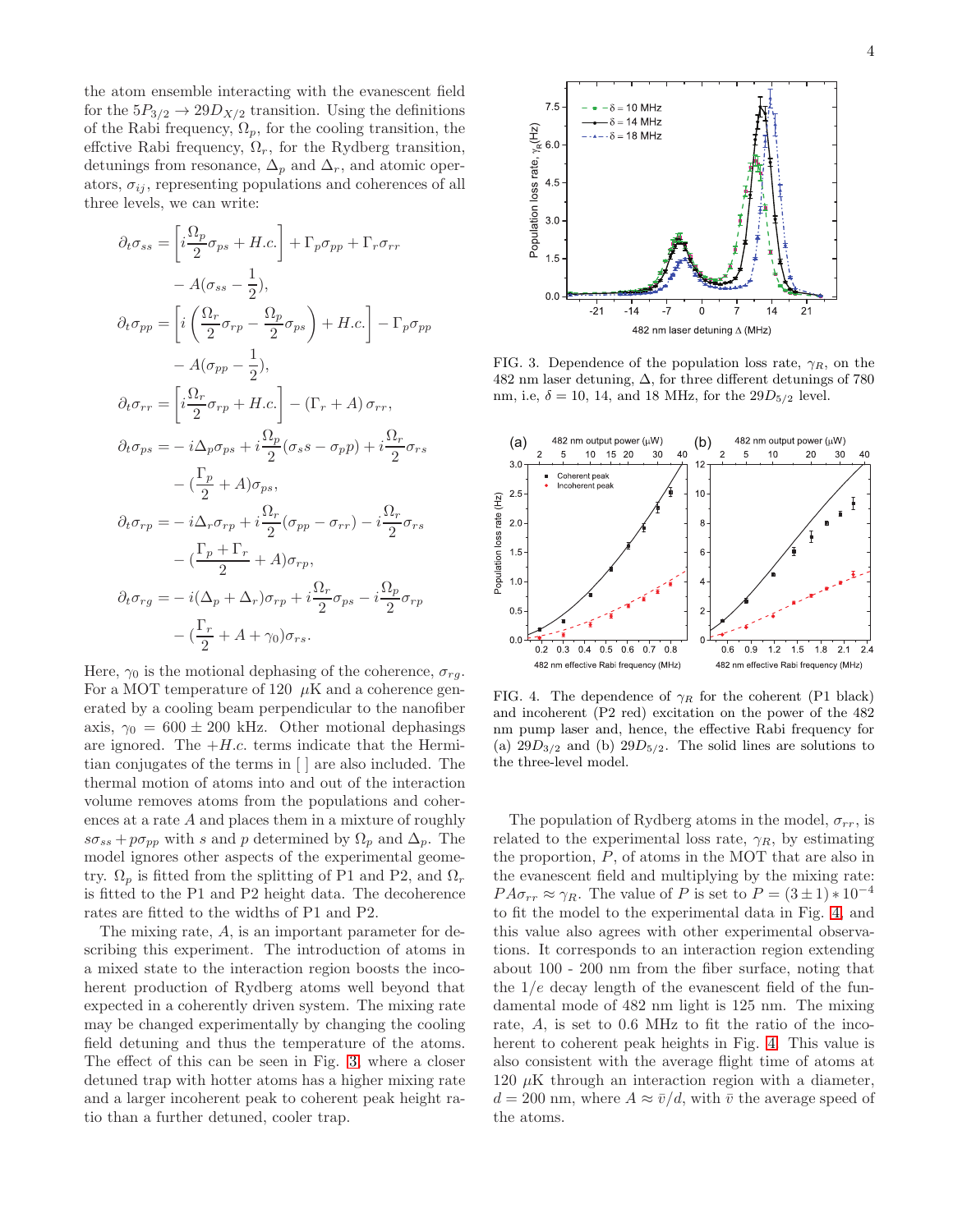The experimental loss rate clearly follows the theoretical curve at low  $\gamma_R$ , but diverges from the model above rates of 5 Hz. This may be due to production of Rydberg atoms beginning to saturate as  $\sigma_{rr} \rightarrow 1$ . This is not observed in the model, with a Rydberg population at P1 of  $\sigma_{rr} = 0.033$  for  $\Omega_r = 1.25$  MHz, which is well below saturation. The model only includes one cooling field, with a Rabi frequency equal to that of one cooling beam.  $\Omega_r$  is assumed to be constant, whereas, in the experiment, atoms are subject to a time-varying interaction as they travel through the evanescent field. Averaging over these trajectories may give a more accurate relationship between the 482 nm intensity and the effective  $\Omega_r$ . The model also assumes that all atoms leaving the interaction region while in the Rydberg state are lost from the MOT. However, considering the lifetime of the Rydberg states and the temperature of the atoms, a significant proportion of these atoms could actually be recaptured directly into the MOT if they decay into the cooling cycle. Experimental determination of the saturated loss rates under different conditions and for different n levels could allow any processes interfering with recapture, such as ionization, to be observed. However, despite its simplicity, the model explains most of our observations and confirms the production of Rydberg atoms in the evanescent field of the nanofiber.

In summary, we have reported on the generation of  $n$  $= 29$  level Rydberg atoms in a <sup>87</sup>Rb cold atom ensemble surrounding an optical nanofiber and have shown that this is a very viable system for hybrid atom-nanofiber devices. By comparing the loss rate to the Rydberg population in a simple 3-level density matrix model, we were able to closely model the experimental data and determine the size of the interaction region. Excitation of the Rydberg atoms is mediated via the optical nanofiber and they are estimated to be generated at no more than a couple of 100 nm from the surface where overlap between the two excitation fields (780 nm and 482 nm) is maximum. This is an important advance on earlier experiments related to Rydberg atom generation close to dielectric surfaces [\[26](#page-5-20), [27\]](#page-5-21) and opens up many avenues of research such as all-fibered quantum networks using Rydberg atoms, excited atom-surface interactions at submicron distances, including van der Waal's interactions, effects on the Rydberg blockade or facilitation phenomena [\[38\]](#page-6-0) in this new regime, stray electric field effects from the dielectric nanofiber on energy levels and lifetimes of the atom, and the limitation of the maximum excited state (n value) that can be generated close to the nanofiber due to the atom size increasing quadratically with n. An estimate of the electric field present and its influence on the Rydberg atom lifetime is highly desirable and will be the focus of the next generation of experiments. For now, we can assume that the charge per unit length of the tapered fiber is no more than 2 x  $10^{11}$  C/m [\[39\]](#page-6-1). This number could increase when light

propagates through the fiber [\[40](#page-6-2)], but the polarizability of the 29D state indicates that the field must be limited to only a few V/cm in order to generate the Rydberg atoms at the right laser detuning. A systematic study related to the Rydberg atom formation and lifetime as a function of power in the blue beam is also desirable. The observed red-shifts on the resonance frequencies are assumed to be dominated by van der Waals interactions between the atoms and the fiber surface [\[35](#page-5-26)[–37\]](#page-5-27).

The versatility of this atom-nanofiber hybrid system could be extended to explore three-step Rydberg excitations [\[41\]](#page-6-3) where the fiber would be single-mode for the light used to drive the atomic transitions. Hence, the mode overlap in the evanescent field would be increased and Rydberg generation efficiency should be improved. A loss in detection of the 420 nm light in the  $6P \rightarrow 5S$ decay channel could also provide an alternative, nondestructive mechanism for Rydberg atom detection. In addition, a comprehensive study of the coherent interactions in MOT-embedded nanofibers could extend this experimental technique beyond a qualitative confirmation towards an investigation of the behavior of Rydberg or other exotic states, e.g. Rydberg polarons [\[42\]](#page-6-4), adjacent to optical nanofibers. Future work will focus on trapping atoms at defined distances from the nanofiber to explore limitations on  $n$  and on a study of the influence of the nanofiber on Rydberg levels using EIT signals [\[28\]](#page-5-22).

This work was supported by OIST Graduate University, JSPS Postdoctoral Fellowship for Overseas Researchers Grant Number JPPE16769, and JSPS Grant-in-Aid for Scientific Research (C) Grant Number 19K05316.

The authors acknowledge early contributions by M. Langbecker and useful discussions with E. Stourm, J. Robert, E. Brion, and R. Löw. K.S.R., T.R. and K.K. conducted the experiments. J.E. did the theoretical modelling. S.N.C. and T.R. conceptualized the work. All authors wrote the manuscript.

- <span id="page-4-2"></span><span id="page-4-1"></span>[1] D. Jaksch, J. Cirac, P. Zoller, S. Rolston, R. Côté, and M. Lukin, Fast quantum gates for neutral atoms, [Phys. Rev. Lett.](https://doi.org/10.1103/PhysRevLett.85.2208) 85, 2208 (2000).
- [2] M. D. Lukin, M. Fleischhauer, R. Côté, L. M. Duan, D. Jaksch, J. I. Cirac, and P. Zoller, Dipole blockade and quantum information processing in mesoscopic atomic ensembles, [Phys. Rev. Lett.](https://doi.org/10.1103/PhysRevLett.87.037901) 87, 037901 (2001).
- [3] M. Saffman, T. G. Walker, and K. Mølmer, Quantum information with Rydberg [Rev. Mod. Phys.](https://doi.org/10.1103/RevModPhys.82.2313) 82, 2313 (2010).
- <span id="page-4-3"></span>[4] C. S. Adams, J. D. Pritchard, and J. P. Shaffer, Rydberg atom quantum technologies,

<span id="page-4-0"></span><sup>∗</sup> Current address: Laboratoire Kastler Brossel, Sorbonne Université, CNRS, ENS-Université PSL, Collège de France, 4 place Jussieu, F-75005 Paris, France † [Sile.NicChormaic@oist.jp](mailto:Sile.NicChormaic@oist.jp)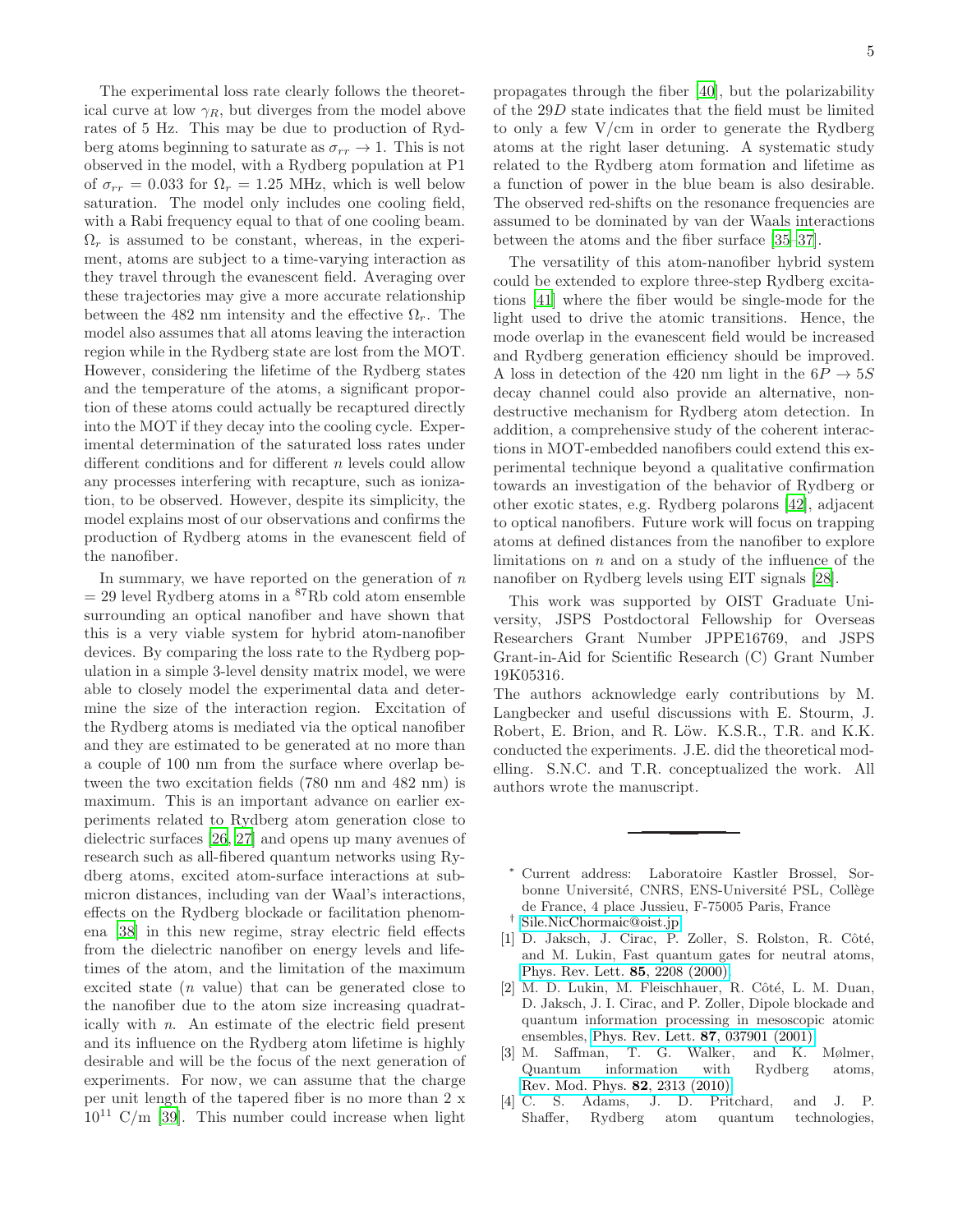[J. Phys. B: At. Mol. Opt. Phys.](http://arxiv.org/abs/1907.09231) 53, 012002 (2019).

- <span id="page-5-0"></span>[5] H. Weimer, M. Müller, I. Lesanovsky, P. Zoller, and H. P. Bchler, A Rydberg quantum simulator, Nat. Phys. 6[, 382 \(2010\).](https://doi.org/10.1038/nphys1614)
- [6] H. Labuhn, D. Barredo, S. Ravets, S. de Léséleuc, T. Macrì, T. Lahaye, and A. Browaeys, Tunable twodimensional arrays of single Rydberg atoms for realizing quantum Ising models, Nature 534[, 667 \(2016\).](https://doi.org/10.1038/nature18274)
- <span id="page-5-1"></span>[7] H. Bernien, S. Schwartz, A. Keesling, H. Levine, A. Omran, H. Pichler, S. Choi, A. S. Zibrov, M. Endres, M. Greiner, V. Vuletić, and M. D. Lukin, Probing many-body dynamics on a 51-atom quantum simulator, Nature 551[, 579 \(2017\).](https://doi.org/10.1038/nature24622)
- <span id="page-5-2"></span>[8] D. Tong, S. M. Farooqi, J. Stanojevic, S. Krishnan, Y. P. Zhang, R. Côté, E. E. Eyler, and P. L. Gould, Local blockade of Rydberg excitation in an ultracold gas, [Phys. Rev. Lett.](https://doi.org/10.1103/PhysRevLett.93.063001) 93, 063001 (2004).
- <span id="page-5-3"></span>[9] T. Wilk, A. Gaëtan, C. Evellin, J. Wolters, Y. Miroshnychenko, P. Grangier, and A. Browaeys, Entanglement of two individual neutral atoms using Rydberg blockade, [Phys. Rev. Lett.](https://doi.org/10.1103/PhysRevLett.104.010502) 104, 010502 (2010).
- <span id="page-5-4"></span>[10] L. Isenhower, E. Urban, X. L. Zhang, A. T. Gill, T. Henage, T. A. Johnson, T. G. Walker, and M. Saffman, Demonstration of a neutral atom controllednot quantum gate, [Phys. Rev. Lett.](https://doi.org/10.1103/PhysRevLett.104.010503) 104, 010503 (2010).
- <span id="page-5-5"></span>[11] J. de Hond, R. van Bijnen, S. J. J. M. F. Kokkelmans, R. J. C. Spreeuw, H. B. v. L. van den Heuvell, and N. J. van Druten, From coherent collective excitation to Rydberg blockade on an atom chip, Phys. Rev. A 98[, 062714 \(2018\).](https://doi.org/10.1103/PhysRevA.98.062714)
- <span id="page-5-6"></span>[12] H. Kübler, J. P. Shaffer, T. Baluktsian, R. Löw, and T. Pfau, Coherent excitation of Rydberg atoms in micrometre-sized atomic vapour cells, [Nat. Photon.](https://doi.org/10.1038/nphoton.2009.260) 4, 112 (2010).
- <span id="page-5-7"></span>[13] G. Epple, K. Kleinbach, T. Euser, N. Joly, T. Pfau, P. S. J. Russell, and R. Löw, Rydberg atoms in hollowcore photonic crystal fibres, Nat. Commun. 5, 4132 (2014).
- <span id="page-5-8"></span>[14] M. Langbecker, M. Noaman, N. Kjærgaard, F. Benabid, and P. Windpassinger, Rydberg excitation of cold atoms inside a hollow-core fiber, Phys. Rev. A 96[, 041402 \(2017\).](https://doi.org/10.1103/PhysRevA.96.041402)
- <span id="page-5-9"></span>[15] D. Yu, L. C. Kwek, L. Amico, and R. Dumke, Superconducting qubit-resonator-atom hybrid system, [Quantum Sci. Technol.](https://doi.org/10.1088/2058-9565/aa7c50) 2, 035005 (2017).
- <span id="page-5-10"></span>[16] T. Nieddu, V. Gokhroo, and S. Nic Chormaic, Optical nanofibres and neutral atoms, J. Opt. 18[, 053001 \(2016\).](http://stacks.iop.org/2040-8986/18/i=5/a=053001)
- <span id="page-5-11"></span>[17] P. Solano, J. A. Grover, J. E. Hoffman, S. Ravets, F. K. Fatemi, L. A. Orozco, and S. L. Rolston, Chapter seven - optical nanofibers: A new platform for quantum optics (Academic Press, 2017) pp. 439 – 505.
- <span id="page-5-12"></span>[18] F. Le Kien, S. Gupta, V. Balykin, and K. Hakuta, Spontaneous emission of a cesium atom near a nanofiber: Efficient coupling of light to guided modes, Phys. Rev. A 72[, 032509 \(2005\).](https://doi.org/10.1103/PhysRevA.72.032509)
- <span id="page-5-13"></span>[19] F. Le Kien, V. Balykin, and K. Hakuta, Scattering of an evanescent light field by a single cesium atom near a nanofiber, Phys. Rev. A 73[, 013819 \(2006\).](https://doi.org/10.1103/PhysRevA.73.013819)
- <span id="page-5-14"></span>[20] F. Le Kien, V. Balykin, and K. Hakuta, Atom trap and waveguide using a two-color evanescent light field around a subwavelength-diameter optical fiber, Phys. Rev. A 70[, 063403 \(2004\).](https://doi.org/10.1103/PhysRevA.70.063403)
- <span id="page-5-15"></span>[21] E. Vetsch, D. Reitz, G. Sagué, R. Schmidt, S. T. Dawkins, and A. Rauschenbeutel, Optical inter-

face created by laser-cooled atoms trapped in the evanescent field surrounding an optical nanofiber, [Phys. Rev. Lett.](https://doi.org/10.1103/PhysRevLett.104.203603) 104, 203603 (2010).

- <span id="page-5-16"></span>[22] F. Le Kien, T. Ray, T. Nieddu, T. Busch, and S. Nic Chormaic, Enhancement of the quadrupole interaction of an atom with the guided light of an ultrathin optical fiber, Phys. Rev. A 97[, 013821 \(2018\).](https://doi.org/10.1103/PhysRevA.97.013821)
- <span id="page-5-17"></span>[23] N. V. Corzo, J. Raskop, A. Chandra, A. S. Sheremet, B. Gouraud, and J. Laurat, Waveguidecoupled single collective excitation of atomic arrays, Nature 566[, 359 \(2019\).](https://doi.org/10.1038/s41586-019-0902-3)
- <span id="page-5-18"></span>[24] E. Stourm, Y. Zhang, M. Lepers, R. Guérout, J. Robert, S. Nic Chormaic, K. Mølmer, and E. Brion, Spontaneous emission of a sodium Rydberg atom close to an optical nanofibre, [J. Phys. B: At. Mol. Opt. Phys.](https://doi.org/10.1088/1361-6455/aafb95) 52, 045503 (2019).
- <span id="page-5-19"></span>[25] E. Brion, F. Carlier, V. M. Akulin, and K. Mølmer, Quantum repeater with Rydbergblocked atomic ensembles in fiber-coupled cavities, Phys. Rev. A 85[, 042324 \(2012\).](https://doi.org/10.1103/PhysRevA.85.042324)
- <span id="page-5-20"></span>[26] J. A. Sedlacek, E. Kim, S. T. Rittenhouse, P. F. Weck, H. R. Sadeghpour, and J. P. Shaffer, Electric field cancellation on quartz by Rb adsorbate-induced negative electron affinity, [Phys. Rev. Lett.](https://doi.org/10.1103/PhysRevLett.116.133201) 116, 133201 (2016).
- <span id="page-5-21"></span>[27] A. Tauschinsky, R. M. T. Thijssen, S. Whitlock, H. B. van Linden van den Heuvell, and R. J. C. Spreeuw, Spatially resolved excitation of Rydberg atoms and surface effects on an atom chip, Phys. Rev. A 81[, 063411 \(2010\).](https://doi.org/10.1103/PhysRevA.81.063411)
- <span id="page-5-22"></span>[28] A. K. Mohapatra, T. R. Jackson, and C. S. Adams, Coherent optical detection of highly excited Rydberg states using electromagnetically induced transparency, [Phys. Rev. Lett.](https://doi.org/10.1103/PhysRevLett.98.113003) 98, 113003 (2007).
- <span id="page-5-23"></span>[29] J. O. Day, E. Brekke, and T. G. Walker, Dynamics of low-density ultracold Rydberg gases, Phys. Rev. A 77[, 052712 \(2008\).](https://doi.org/10.1103/PhysRevA.77.052712)
- <span id="page-5-24"></span>[30] S. Lee, K. Ravi, and S. A. Rangwala, Measurement of collisions between rubidium atoms and optically dark rubidium ions in trapped mixtures, Phys. Rev. A 87[, 052701 \(2013\).](https://doi.org/10.1103/PhysRevA.87.052701)
- [31] J. M. Ward, A. Maimaiti, V. H. Le, and S. Nic Chormaic, Contributed review: Optical micro- and nanofiber pulling rig, Rev. Sci. Instrum. 85, 111501 (2014).
- [32] P. Anderson, S. Jalnapurkar, E. S. Moiseev, D. Chang, P. E. Barclay, A. Lezama, and A. I. Lvovsky, Optical nanofiber temperature monitoring via double heterodyne detection, AIP Advances 8[, 055005 \(2018\).](https://doi.org/10.1063/1.5027743)
- [33] R. P. Abel, A. K. Mohapatra, M. G. Bason, J. D. Pritchard, K. J. Weatherill, U. Raitzsch, and C. S. Adams, Laser frequency stabilization to excited state transitions using electromagnetically induced transparency in a cascade system, Appl. Phys. Lett. 94, 071107 (2009).
- <span id="page-5-25"></span>[34] D. Grischkowsky, Coherent excitation, incoherent excitation, and adiabatic states, [Phys. Rev. A](https://doi.org/10.1103/PhysRevA.14.802) 14, 802 (1976).
- <span id="page-5-26"></span>[35] V. G. Minogin and S. Nic Chormaic, Manifestation of the van der Waals surface interaction in the spontaneous emission of atoms into an optical nanofiber, [Laser Phys.](https://doi.org/10.1134/S1054660X09170137) 20, 32 (2010).
- [36] M. Frawley, S. Nic Chormaic, and V. Minogin, The van der Waals interaction of an atom with the convex surface of a nanocylinder, Phys. Scr. 85[, 058103 \(2012\).](http://stacks.iop.org/1402-4896/85/i=5/a=058103)
- <span id="page-5-27"></span>[37] B. D. Patterson, P. Solano, P. S. Julienne, L. A. Orozco, and S. L. Rolston, Spectral asymmetry of atoms in the van der Waals potential of an optical nanofiber,